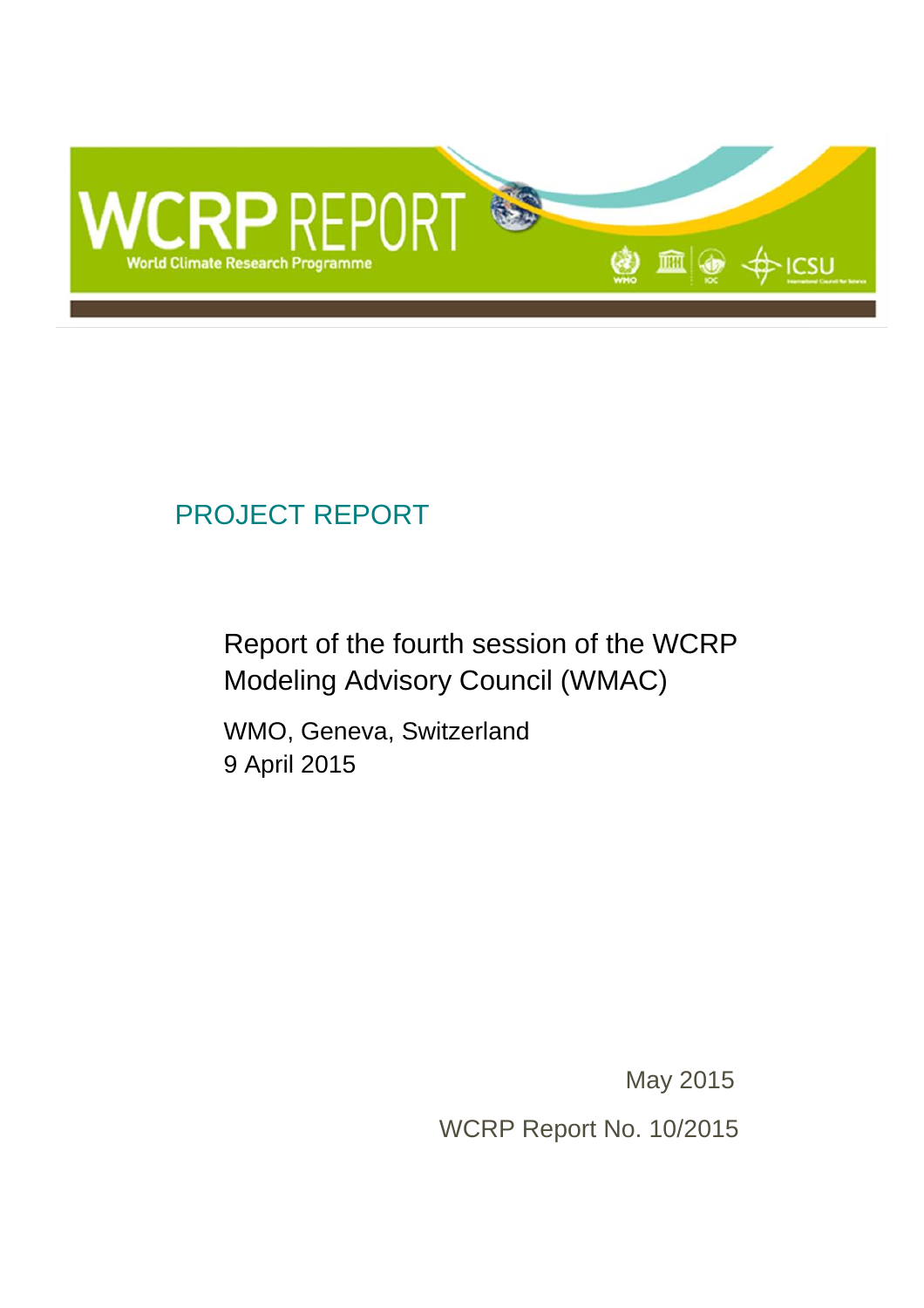

*Guy Brasseur, Chair of the Joint Scientific Committee, at the informal evening WMAC4 session*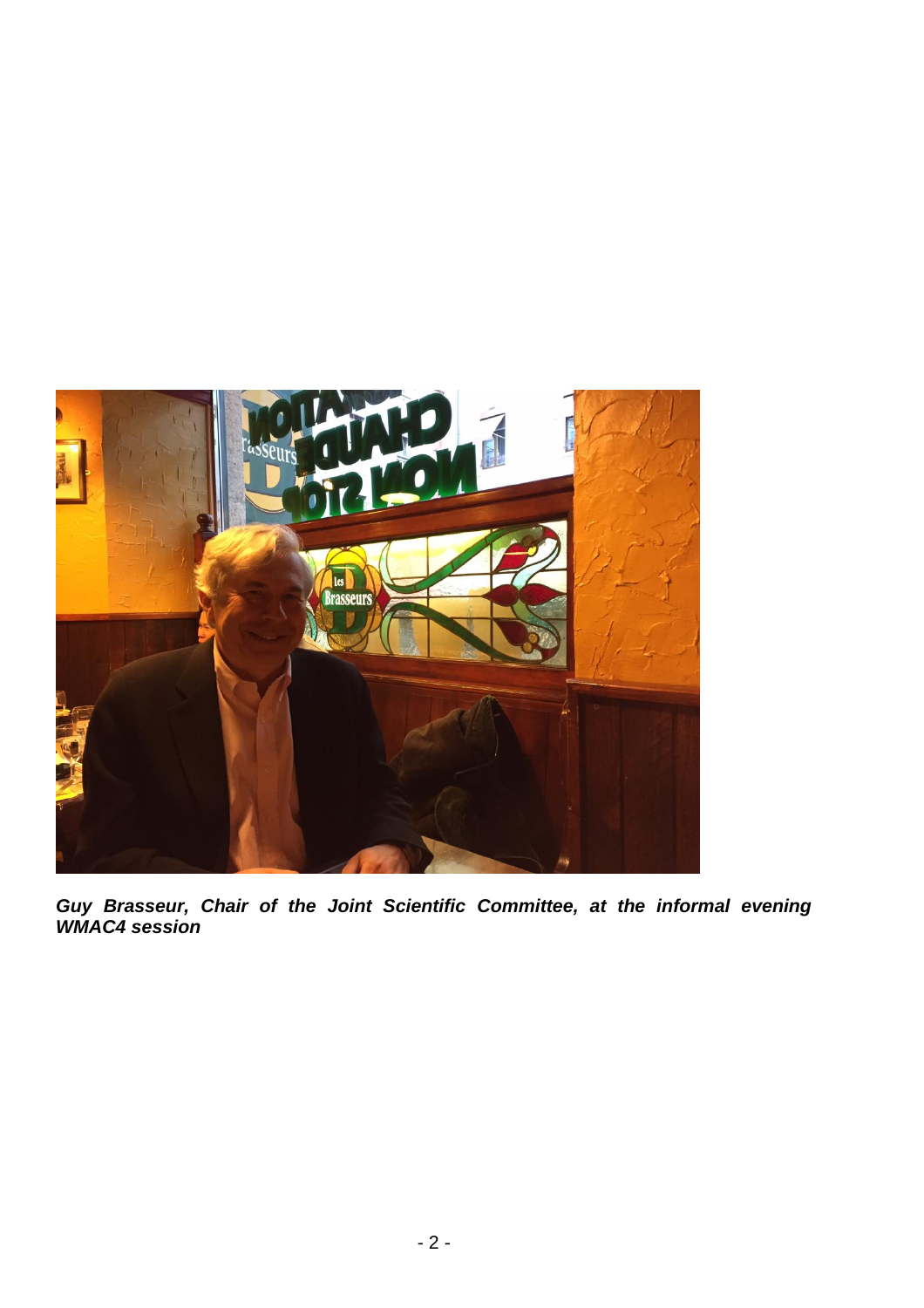**Present**: Christian Jakob (Co-chair), Gerald Meehl (Co-Chair), Joan Alexander, Guy Brasseur, Gokhan Danabasoglu, Michel Dequé, Greg Flato, Bill Gutowski, In-Sik Kang, Masahide Kimoto, Jon Petch, Adam Scaife, Cath Senior, Jean-Noël Thépaut, Ayrton Zadra (remotely)

**Excused**: Sandrine Bony, Otis Brown, Peter Cox, Toshio Koike, Joe Santanello (via email), Francisco Doblas-Reyes

**WCRP JPS**: Michel Rixen

# **1. Introduction – Chair C. Jakob**

Christian Jakob welcomed all participants, the new WMAC Co-chair Gerald Meehl who took over from John Mitchell. He invited Guy Brasseur, Chair of the WCRP Joint Scientific Committee to provide the charge to WDAC4 attendees.

### **a. JSC charge to WMAC4 - Chair JSC**

Guy Brasseur noted the need to attempt to streamline the structure of WCRP, which is complex and may seem obscure in the scientific community. He suggested a possible more prominent role beyond the current advisory mandate, for WMAC to which working groups could report prior to the JSC session. He posed the difficult equation that each group should be given the possibility to present its work to the JSC, to report specific modeling issues to WMAC, and for WMAC to report to the JSC.

Gerald Meehl recalled that WMAC was established by the JSC to play mainly an advisory role on modeling issues within the programme and to promote connections, coordination and communication across the modelling working groups, though it now also has initiated some specific new activities such as the model developments prize and the summer school. Several working groups arrange for joint meetings on a regular basis and the WMAC4 agenda has been designed to address and explore new connections

Christian Jakob described the WMAC as an extension of the JSC. He recalled that the current agenda structure and membership has been optimized to reduce travel pressure to members such that the working group co-chairs already attend JSC and can also attend WMAC meetings in concert with JSC, and recommended to use teleconferencing and written reports more extensively.

One member expressed concerns that the interaction between WMAC and core projects is mainly one way, to WMAC, whilst the feedback to core projects seems weak. It was stressed that these core project representatives are expected to play this active 2-way liaising. It could be advisable to include the core project co-chairs as WMAC members to alleviate this problem.

### **b. Adoption of agenda – WMAC Co-Chairs**

The agenda was adopted without any changes.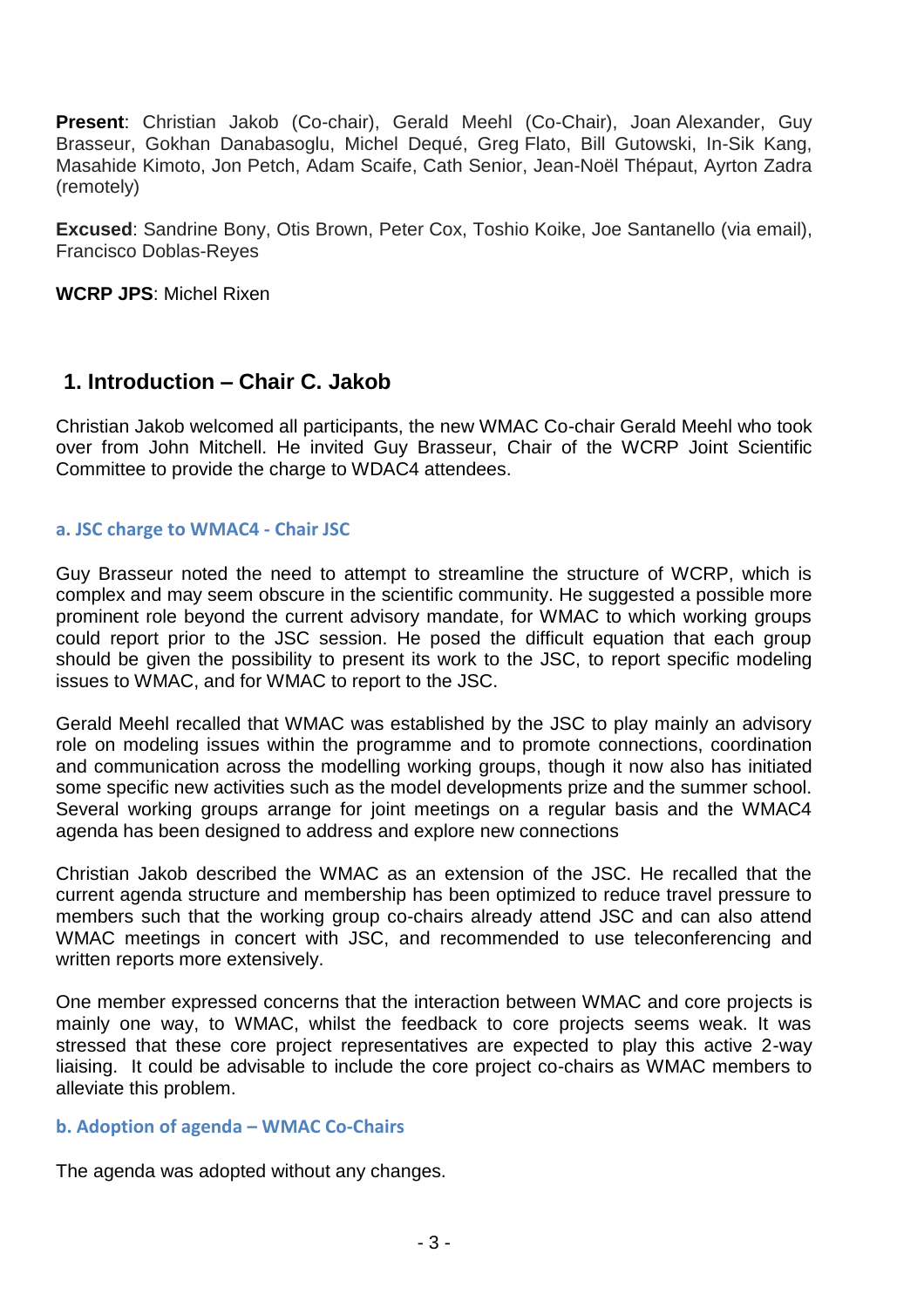#### **c. Review of WMAC3 actions – WMAC Co-Chairs**

WMAC3 were reviewed as follows.

### *Promoting model development*

*1. Model development, model and data impediments should be mentioned specifically in Project and GC reports (1 slide as a minimum) – all projects, WGs and GCs (JSC36)*

*Members agreed that most WGs, GCs and core projects fulfilled the request and advised to clarify further what specific actions might require WMAC's attention.*

#### Regional climate information

2. Design and implement an evaluation strategy for regional climate information based on global and regional products **– WGRC (spring 2015)**

*Members noted that this action was under development. The follow-up will depend on the fate of the GC on Regional Climate.*

3. Develop a synthesis paper on the status of model-based climate information on regional scales. As part of this activity consider organizing a science workshop with CORDEX, WGNE, WGCM, WGSIP and core projects **– WGRC (spring 2015)**

*Members noted the organization of the distillation workshop in Santander as a response to the WMAC recommendation but advised not to overstretch the community with too many meetings.*

#### ESGF

4. Consider having ESGF representative/talk at next JSC meeting to implement proper governance within WCRP for a whole-of-programme liaison with the ESGF (Extension of WIP portfolio is one option, establishing other IPs is another), be an advocate to help raise the necessary funding **– JSC (JSC36)**

*See 2b below.*

#### Summer school on model development

5. Design invitation document that sets out requirements and selection criteria to host the school **– WMAC (fall 2014)**

*See 1d below.*

6. Advertise school concept on website and link to specific school website and other relevant summer schools in the community **- JPS (fall 2014)**

*See 1d below.*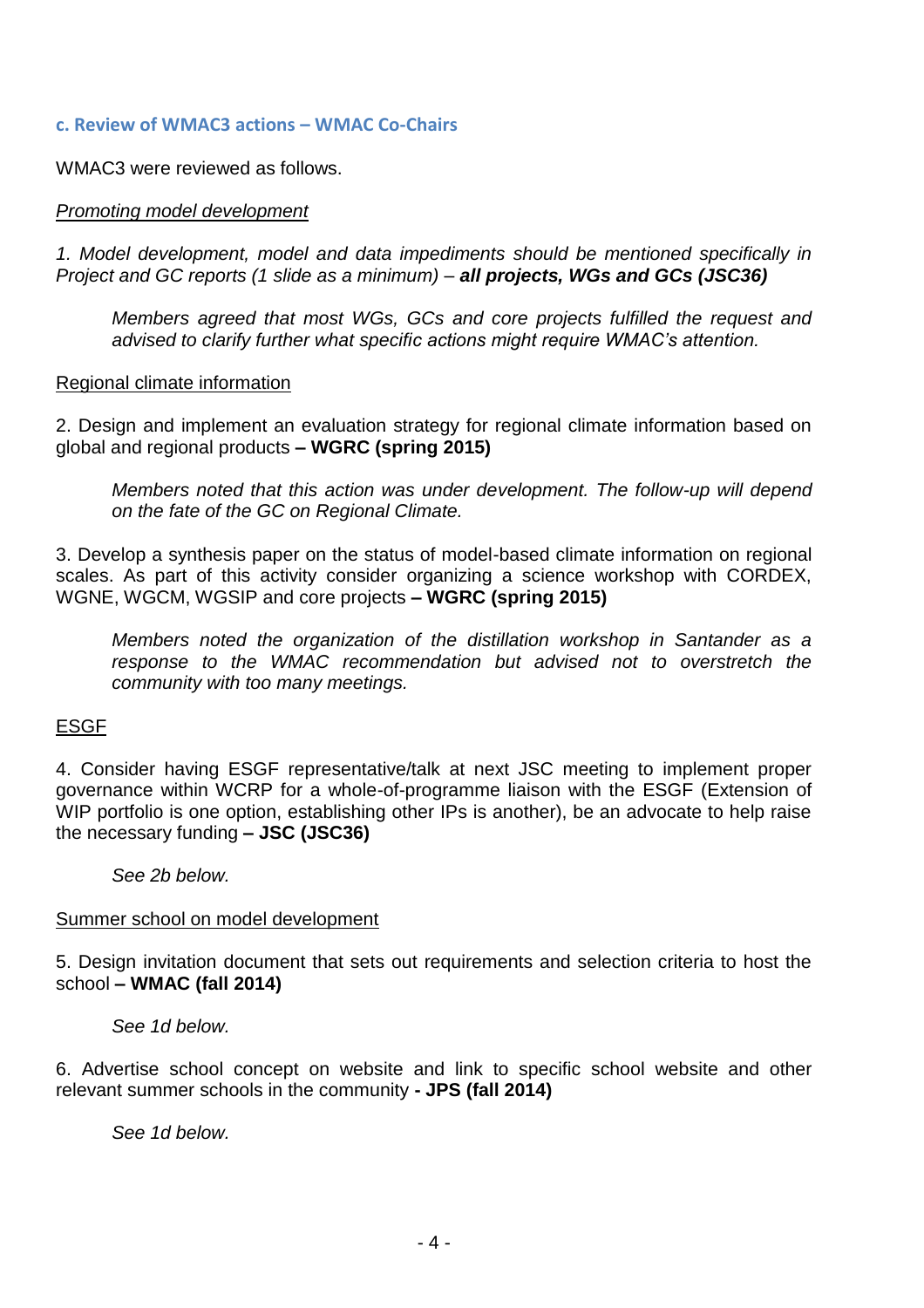### WCRP/WWRP International Prize for Model Development

7. Formalize the creation of an annual Model Development Prize together with WWRP specifying eligibility, selection process, nominations, etc. **– WMAC (fall 2014)**

*See 1d below.*

### Climate dynamics

8. Encourage SPARC to be the WCRP Point of Contact on atmospheric dynamics and explore, through discussion among core projects, working groups and GCs, the need for a separate Climate Dynamics Panel **– SPARC (SSG, Jan 2015)**

*Action closed. Members thanked the leadership and contribution of SPARC (e.g. [http://www.wcrp](http://www.wcrp-climate.org/images/documents/jsc/JSC36/atmosdyn_survey_summary.pdf)[climate.org/images/documents/jsc/JSC36/atmosdyn\\_survey\\_summary.pdf\)](http://www.wcrp-climate.org/images/documents/jsc/JSC36/atmosdyn_survey_summary.pdf).*

### CMIP and DECK

9. Clarify need (or not) for DECK experiments as an entry requirement for other activities **– WGCM/CMIP (Sept 2014)**

*See 2c below.*

## **d. Update on ongoing WMAC activities (Modelling prize, Summer schools) – WMAC Co-Chairs**

### Modelling Prize

Christian Jakob noted that 17 applications were received and were reviewed by WMAC, WGNE and WWRP chairs. Members recommended that criteria may need to clarify that nominations should be relevant to Earth System Modeling. It was decided to award the Prize every year. For top candidates, it was also suggested to encourage them to re-apply and to offer them honourable recognitions.

### Summer school

Christian Jakob provided an update on the preparation of the summer school. 240 applications were received, of which 40 people were selected. The 2015 edition will focus on atmospheric moist processes. He will work on the invitation letter for hosts regarding the future editions, and it will be up to the host to pick the next focus topic. He noted that the original intention was to repeat the summer schools only every 2 years because of the resulting workload and funding involved, though the great interest and apparent large demand may lead WMAC to consider holding the summer school every year, and to adopt a 'training the trainer' approach to increase leverage.

Gerald Meehl pointed to the CESM tutorial held every year, though that was not a model development exercise but rather instruction on how to use a specific model (CESM). In any of these tutorials or summer schools, it is important to go beyond the use of the model as a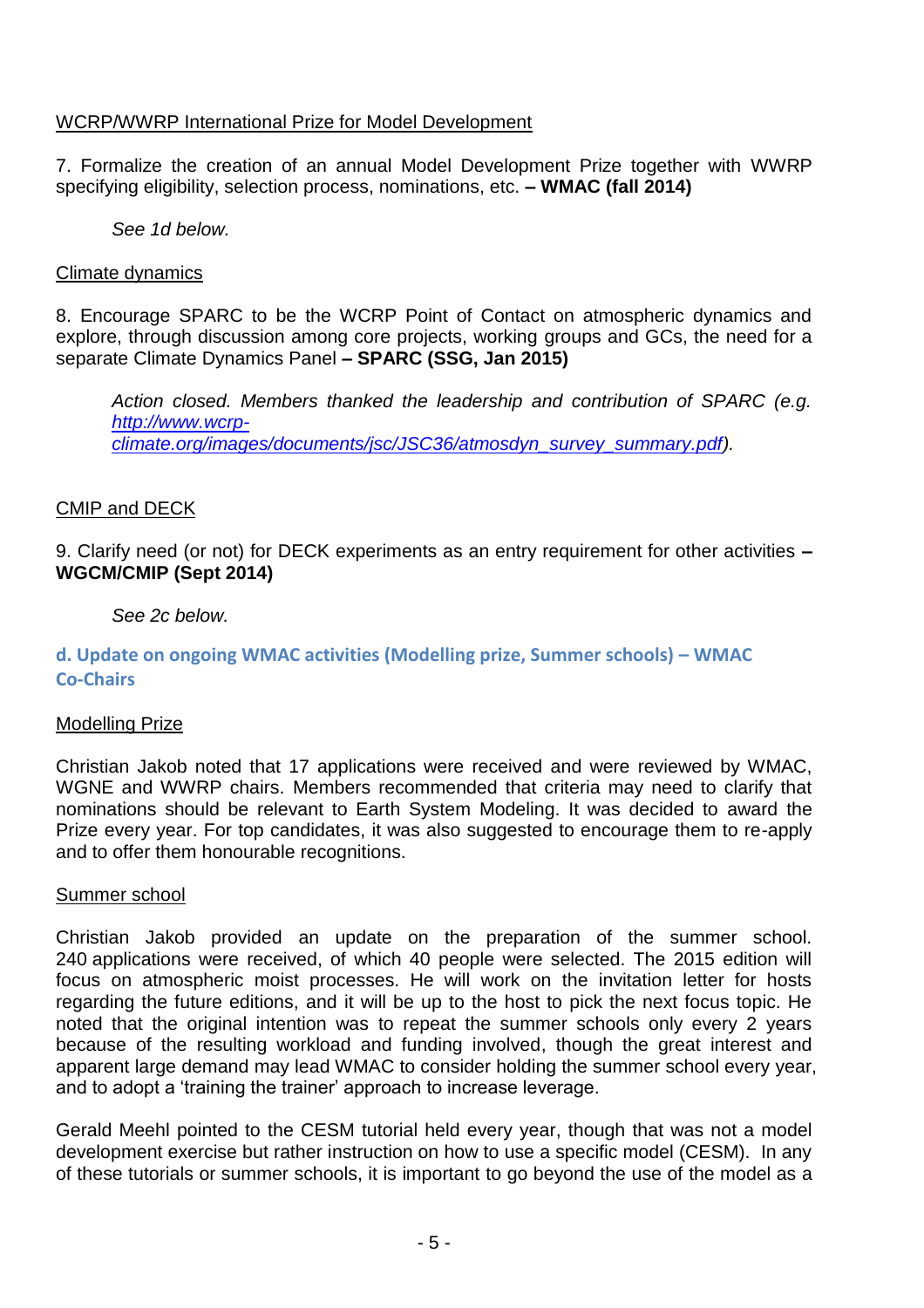black box. It was suggested to involve one or two designated JSC members in the preparation of the summer school, thus making it a higher level activity coming from the JSC as well as WMAC, and recording the lessons to build some training material as a legacy of such efforts, like those archived from the Summer school on Extremes.

In-Sik Kang suggested involving ICTP, as there is an MoU to that effect.

Gokhan Danabasoglu noted that OMDP is organizing an ICTP summer school in Ankara [\(http://www.clivar.org/events/ictp-school-ocean-climate-modelling-physical-and](http://www.clivar.org/events/ictp-school-ocean-climate-modelling-physical-and-biogeochemical-dynamics-semi-enclosed-seas)[biogeochemical-dynamics-semi-enclosed-seas\)](http://www.clivar.org/events/ictp-school-ocean-climate-modelling-physical-and-biogeochemical-dynamics-semi-enclosed-seas) and offered to explore NCAR's interest to host one school next year.

Jon Petch suggested to 'stamp' existing initiatives as 'WCRP summer school' and to collect videos to build up an archive of the training material. The Earth Academy could be helpful in building capacity in developing nations.

Guy Brasseur recommended seeking the help of professionals to ensure the quality of training/video material. A number of foundations teach courses on mathematics, physics, etc and offer options to build such legacy material.

Given the high demand, Joe Santanello suggested (via email) increasing the ambition of the school such that it could be held every year with a larger number of participants. This also could support a wider community effort to better understand the interfaces between Earth System Components. He mentioned on-going discussions with Michael Ek and Bill Lapenta to host a summer school at NCEP focused on LSM-PBL.

Aaron Bone suggested (via email) that perhaps Météo-France could host one summer school in the future too.

# **2. Update on existing activities with relevance to WMAC**

### **a. WDAC – O. Brown**

This agenda item was skipped, as it was going to be presented the following day at the JSC36 session, with the exception of the Earth System Grid Federation point further developed below.

#### **b. ESGF & WIP – WGCM Co-Chairs**

Greg Flato raised the issue that it is apparently not possible to host 2 ESGF nodes on same site. Cath Senior noted that the WIP does not have the control, but only some influence on the ESGF governance. Gerald Meehl recalled that Dean Williams is now chairing the ESGF. Adam Scaife remarked the important issue of competing NetCDF vs Grib data formats that is emerging as Climate Services develop, calling for some increased dialogue between the weather/operational (Grib) and climate/research and CMIP in particular (NetCDF) communities. Michel Rixen invited core projects to inform the JPS about their ESGF training needs so they can fully engage with and benefit from the ESGF infrastructure and tools.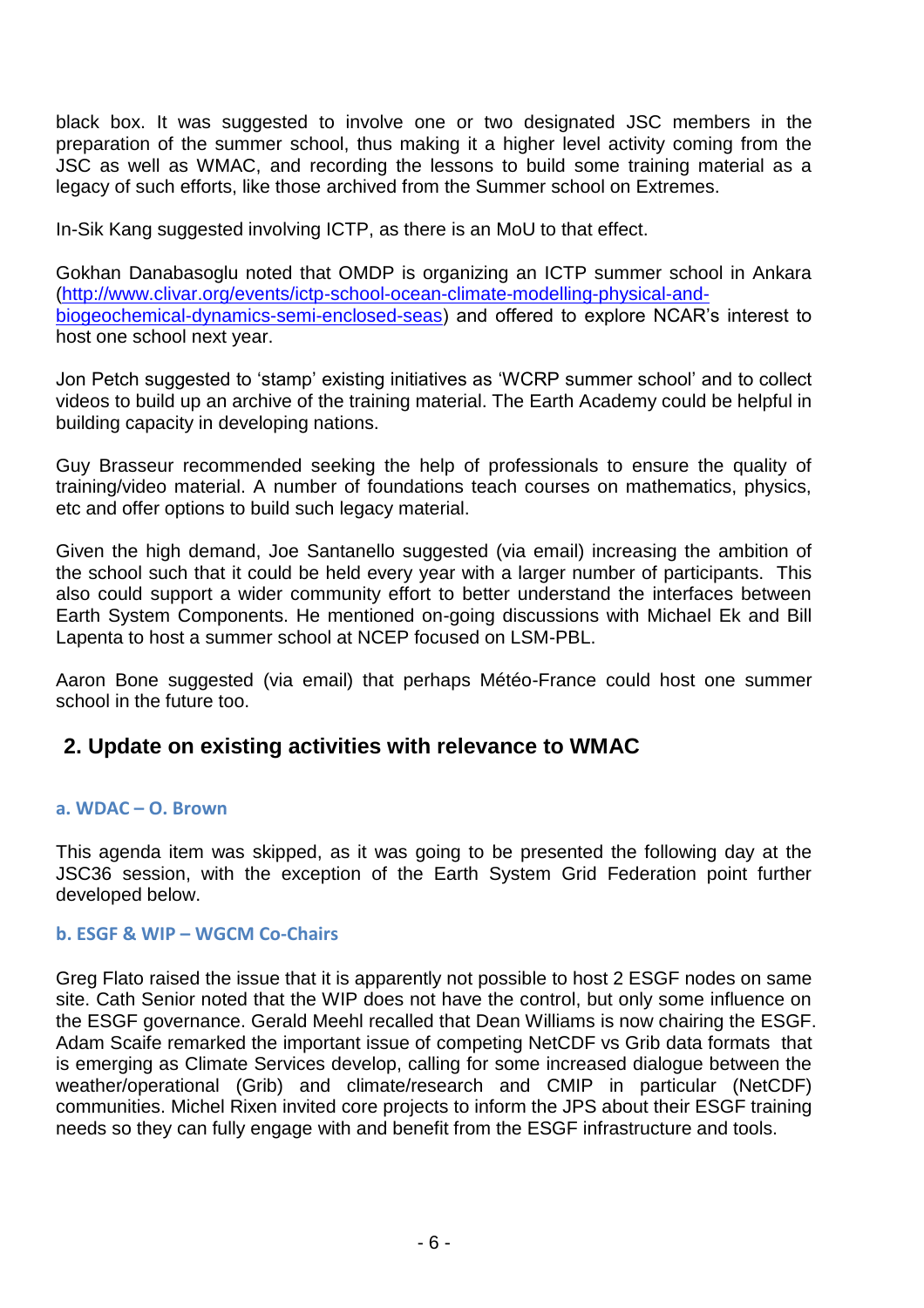### **c. CMIP and MIPs – WGCM Co-Chairs**

Cath Senior briefed the JSC on WGCM and related CMIP and MIP activities. The main issue for WMAC relates to the CMIP entry requirements for modeling efforts and whether running all the DECK experiments would be mandatory or relaxed on a case-by-case.

*Adam Scaife noted that some Decadal and HighResMIP MIP groups may not run all of the DECK experiments. Michel Rixen recalled that the CMIP design is a framework/general guideline and should not be over-prescriptive. Cath Senior highlighted the importance to address the GC questions and to demonstrate that some careful diagnostics and evaluation of the model simulations need to be conducted. Members agreed on recommending some flexibility within the CMIP design to accommodate important relevant modeling efforts.*

*CMIP aims at some standard metric and model evaluation being made available to everyone, ideally via ESGF. It was noted that several packages are available at NCAR and from CCMVal. Greg Flato recalled an outcome of the Bern meeting suggesting an activity to review attributes of models which are useful to applications. Jean-Noel Thépaut recalled the existence of the WGNE-WWRP Joint Working Group on Forecast Verification.*

# **3. Possible new initiatives**

### **a. Transpose-CMIP—WGNE Co-Chairs**

The recently held WGNE30 session held 23-26 March at NCEP in College Park, MD, USA reviewed the lessons learned from the Transpose-AMIP effort.

WGNE shared the view that any new Transpose-AMIP experiments are best formed around a particular science question (e.g. continental warm bias; cloud biases; MJO; mid-latitude dynamics) and recommended to bring the current experiment to an end as a project (i.e. NOT as a separate MIP in CMIP6), but WGNE/WGCM/GASS/etc. strongly encourage the methodology be used within other MIPs (e.g. CFMIP, MJO-DP, NAWDEX, GEWEX-PROES). A Transpose-CMIP (raised at the WGNE systematic error workshop) – would require exploratory work. So far, no one has volunteered to take this on. Issues (and solutions) may fall out as NWP centers move to coupled modelling.

*Christian Jakob noted the similarity with the WGSIP drift initiative. Climate models typically do not have data assimilation capabilities. Two different questions need to be addressed:*

- *how do errors grow with a model's own initialization data set?*
	- *how do errors grow with some other reanalysis data for initialization?*

*Adam Scaife remarked that for retrospective forecasts, some groups use ERA-Interim for initialization. Jon Petch noted a lesson from MJO TF related work concluding that models' near-term simulations (e.g. 20 days) are not the same as climate long-range (e.g. decadal) runs, challenging the hypothesis of steady systematic errors. Members welcomed the WGSIP drift project as a suitable response to the proposed Transpose-CMIP exercise and encouraged WGSIP to report back to WMAC and WGNE.*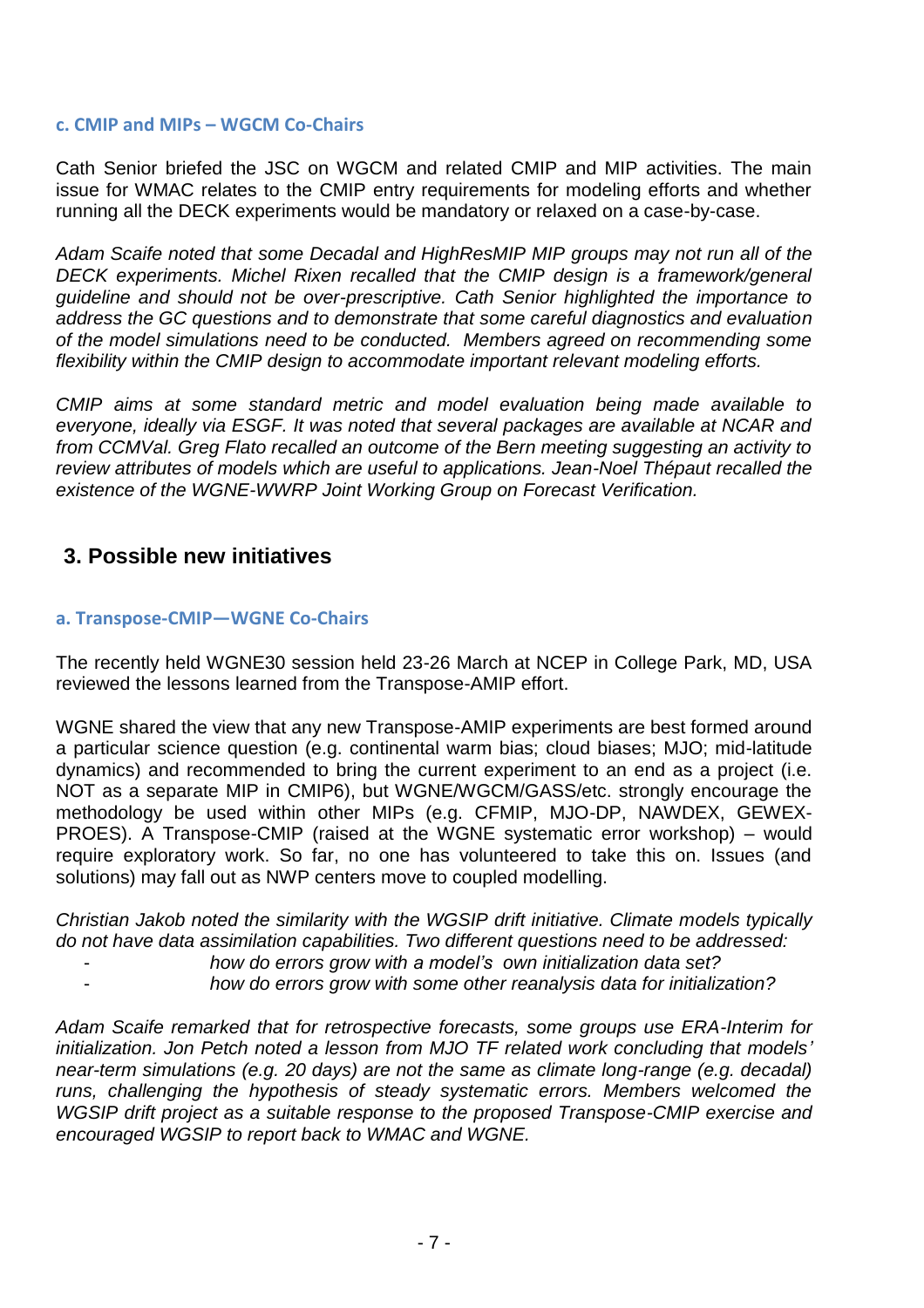### **b. Earth System Reanalysis – M. Rixen**

Michel Rixen briefly presented the outcome of the Earth System Reanalysis scoping meeting held at IOC/UNESCO in Paris on 10 March 2015. Current WCRP Earth System research is limited for use of reanalyses as a fundamental resource for model development and evaluation, owing to overall (systematic errors) and physical (drifts, shocks, imbalances) consistencies. Cooperation exists amongst centers to share input observations but they could be strengthened. It is not immediately obvious what new observations or data streams could make substantial advances to make progress on this topic. Major issues remain even on the very basic standard atmospheric properties. There are some real challenges developing and using Earth System Reanalyses across many time scales (computing resources, process understanding). In the long run, assimilation of atmospheric composition and (especially ocean) carbon cycle has some potential utility. The parallel JSC36 Planet Data Initiative discussions could shape this effort in several directions.

*It was stressed that current atmospheric reanalyses still have major issues, for example in the tropics, and that the same holds for some ocean reanalyses. Even so, science has made substantial progress, thanks to the pioneering reanalyses. Jon Petch suggested exploring hydrology as a way to constrain reanalyses, as closure is an important quality element of any reanalysis. Earth System reanalysis represents a pioneering effort, but the community should not loose sight of the need to improve the component/physics reanalyses.*

### **c. Urban environments – coastal megacities – M. Rixen**

Michel Rixen briefly presented key elements regarding a growing science focus on urban issues and climate, promoted by D/WCRP and the JSC Chair. He noted several on-going efforts which could deserve some WMAC advice to help coordinate or streamline some of these into a dedicated initiative, in particular:

- GURME, a GAW Urban Research Meteorology and Environment Project [\(https://www.wmo.int/pages/prog/arep/gaw/urban.html\)](https://www.wmo.int/pages/prog/arep/gaw/urban.html)
- The WGNE Aerosol Project [\(http://www.wmo.ch/pages/prog/arep/wwrp/new/documents/03\\_Freitas\\_Aerosols.pdf](http://www.wmo.ch/pages/prog/arep/wwrp/new/documents/03_Freitas_Aerosols.pdf) )
- The CMIP HighResMIP initiative (http://www.wcrp-climate.org/modellingwgcm-mip-catalogue/modelling-wgcm-mips/429-wgcm-hiresmip)
- The WGNE Grey Zone Project [\(http://www.wmo.ch/pages/prog/arep/wwrp/new/documents/13\\_gass\\_grey\\_zone.pdf\)](http://www.wmo.ch/pages/prog/arep/wwrp/new/documents/13_gass_grey_zone.pdf) The CORDEX Flagship Pilot Studies [\(http://wcrp-](http://wcrp-cordex.ipsl.jussieu.fr/images/pdf/meetings/SAT2/FPS_Filippo.pdf)
- [cordex.ipsl.jussieu.fr/images/pdf/meetings/SAT2/FPS\\_Filippo.pdf\)](http://wcrp-cordex.ipsl.jussieu.fr/images/pdf/meetings/SAT2/FPS_Filippo.pdf) Increased collaboration between GAW, WWRP and WCRP regarding chemistry, weather and climate modeling [\(http://eumetchem.info/index.php?option=com\\_content&view=article&id=85%3Asym](http://eumetchem.info/index.php?option=com_content&view=article&id=85%3Asymposium-on-coupled-chemistry-meteorology&catid=11%3Anews&lang=en)
	- [posium-on-coupled-chemistry-meteorology&catid=11%3Anews&lang=en\)](http://eumetchem.info/index.php?option=com_content&view=article&id=85%3Asymposium-on-coupled-chemistry-meteorology&catid=11%3Anews&lang=en)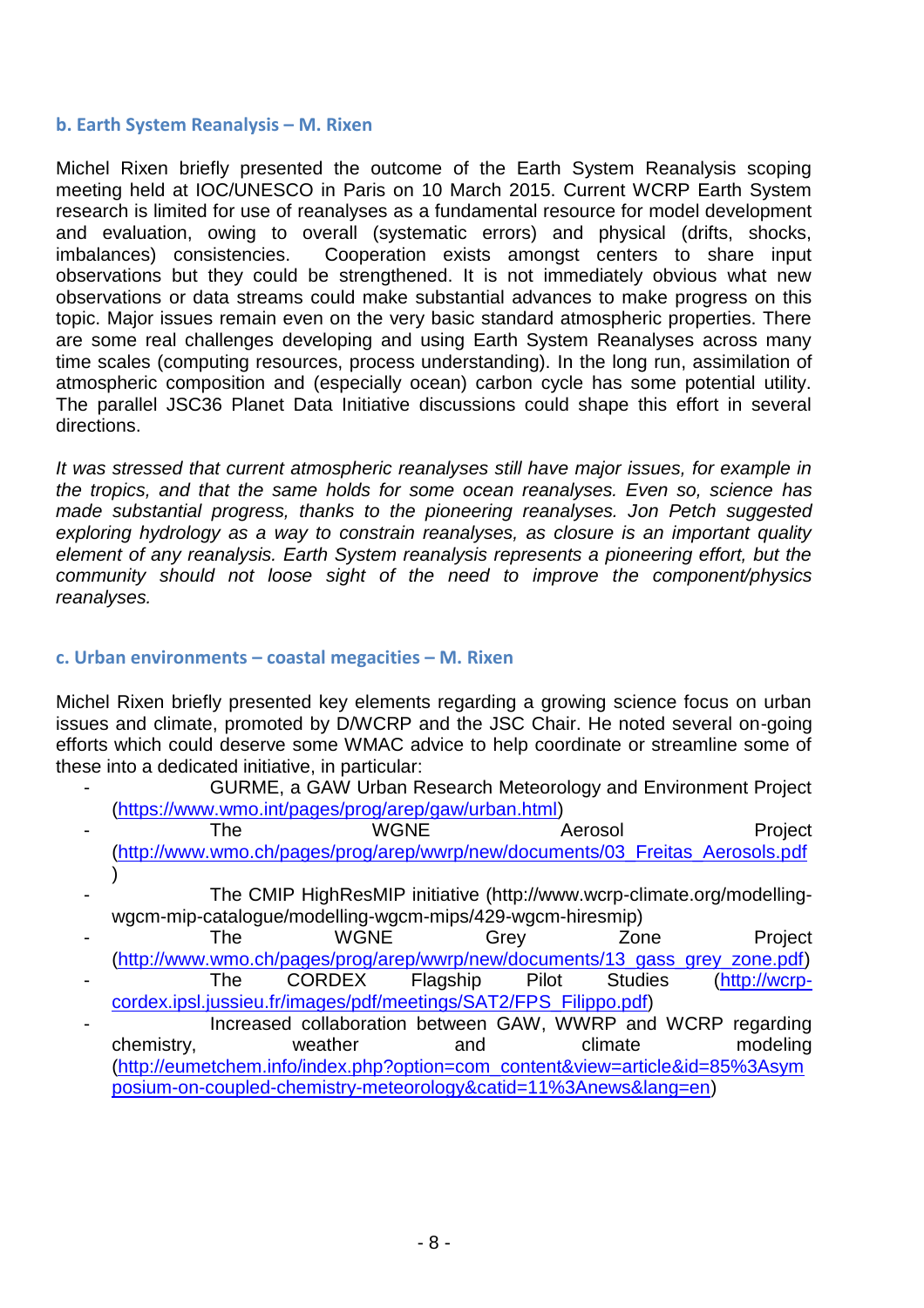*Christian Jakob noted that this is a highly regional issue. Joe Santanello (via email) suggested a possible GLASS role in the Urban Environments idea in terms of modeling and coupling in urban settings (building on PILPS-urban).*

*Gerald Meehl remarked that many global climate models now have urban parameterizations and allow study of urban phenomena such as heat islands. Joan Alexander recommended keeping track of relevant initiatives on this topic to find out if WMAC advice is needed.*

*It was suggested to focus such efforts around key science questions, such as "What is the impact of a regional heat wave combined with the urban heat island effect?"*

*SPARC and IGBP/IGAC should have a stake in such initiatives. The WCRP Grand Challenge on Extremes and WWRP HiWeather could also contribute where appropriate.* 

# **4. Modeling activities connecting WGs and Core Projects in the context of the Grand Challenges**

a. WGSIP- WGCM (seasonal-decadal, presented by WGSIP representative)

b. WGNE-WGSIP-WGCM-WGRC (cloud processes and systematic errors, presented by WGCM representative)

c. WGNE-WGCM (transpose-CMIP, presented by WGNE representative);

d. WGCM-WGRC (regional climate: embedded regional models/high resolution global models (presented by WGRC representative);

e. Modeling in Core Projects connected to WGSIP, WGCM, WGNE, and WGRC (Core Project representatives)

Because of limited time remaining to address agenda items 4 and 5, Co-chairs proposed to address the above points by inviting members to provide short statements in their respective area of expertise. See details under point 5 below for individual statements and summary.

# **5. Discussion on the future of modeling in WCRP – Requested by the Director of WCRP and Chair of the JSC following from previous presentations**

D/WCRP and Chair JSC invited attendees to address items under point 4 above and the following questions:

"Why do we have so many W\*\*\* groups? Can we afford so many groups?

As our focus turns toward seasonal to decadal time scales, and perhaps multi-scale multicomponent integrated earth system modeling, do we have in place an effective structure? Why do we speak the word 'seamless' but divide our activities across so many separate structures? Do we have adequate support in place for CMIP, one of our most prominent efforts? Should we rather combine regional and global? Can we use systematic errors common to different applications to organize our activities? Is the CMIP6 science focus on this topic useful for this purpose? Should we increase synergies with sister programmes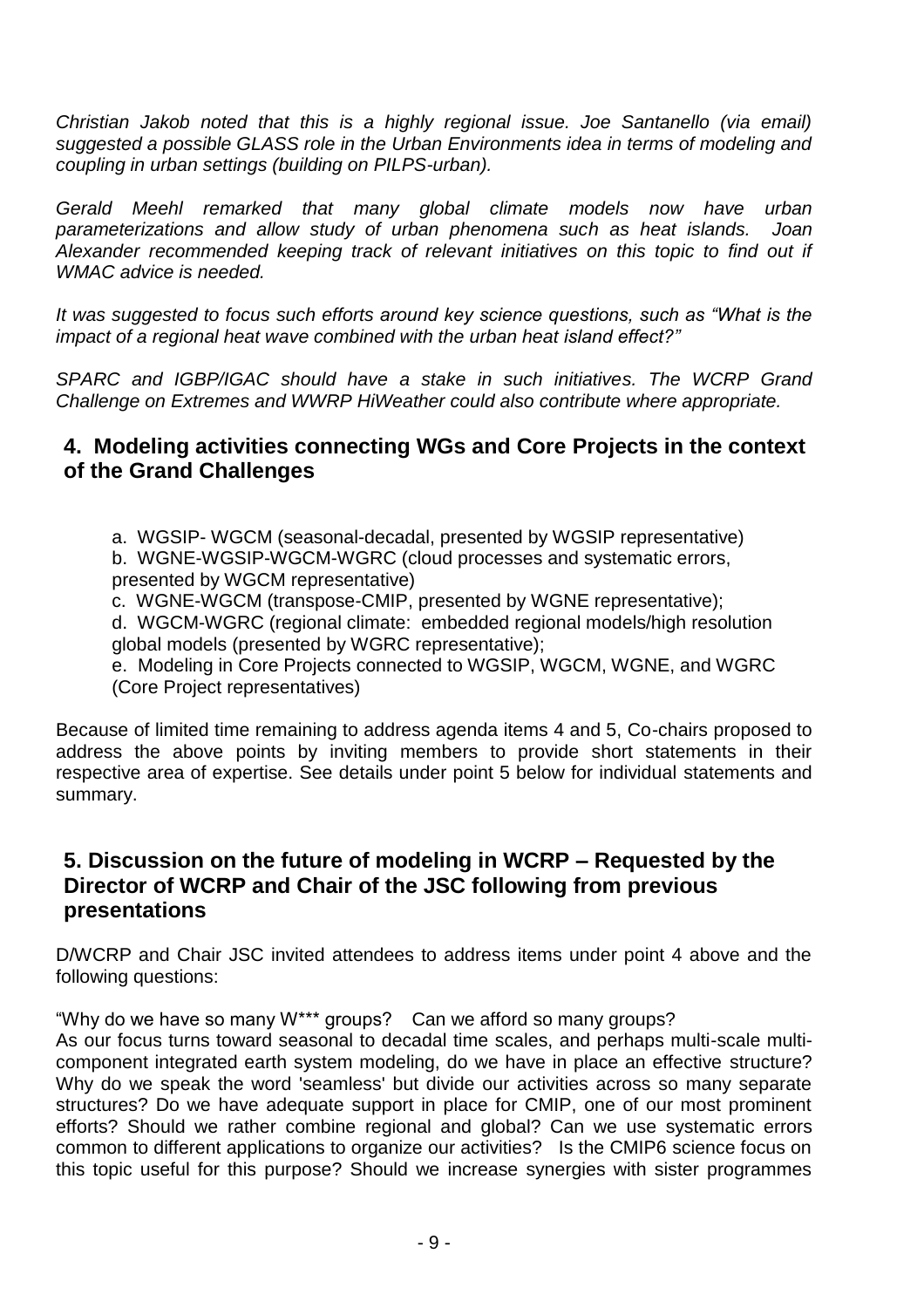(WWRP, AIMES, etc)? What should be the place of modeling in distilling \*MIP\*s simulations?"

*WMAC Co-chairs welcomed suggestions to improve seamlessness and on adjusted reporting lines. They stressed the tension between sizeable science groups and seamless spanning all time-scales by definition. Budget constraints were also considered an important factor forcing possible restructurings. However, in plenary David Carlson stated that the current budget difficulties of WCRP should not influence decisions made in WMAC regarding structure (i.e. WMAC would not need to cut modelling activities in WCRP commensurate with current 50% budget shortfalls)*

*Christian Jakob highlighted a number of tensions in the WCRP structure, model development vs applications, Earth System Modeling vs domain specific efforts, working groups and (core and other) projects. Any structural change should pose the question whether this serves the community better. Joint meetings between working groups should be encouraged such as those currently being done by WGCM (meeting jointly for one day*  with the other modelling working groups in successive years). He raised the issue of *visibility of model development, an area where the summer school and the prize are trying to offer some partial solution. He also suggested some kind of wider 'Pan-WCRP' meeting on model development involving all working groups.*

*Gerald Meehl noted that AIMES, which WGCM depends on critically to provide expertise in biogeochemistry in earth system models of interest to WGCM, has not found a home yet (IGBP, AIMES current home, will cease to exist in December, 2015) but AIMES members are assuming it will continue. A proposed Grand Challenge on Biogeochemistry that has emerged from AIMES for WCRP consideration will probably need further consultation with WCRP leadership since it was originally expected that grand challenge would be in the IGBP domain. WMAC recognized the importance of AIMES and supported its continuation. Merging entities reduces headcount, which poses a number of issues. He supported the idea of Joan Alexander, and cited the MIP ESM conferences as an example. He suggested CORDEX-WGRC should have similar arrangements as CMIP vis a vis WGCM. WMAC should remain an important forum to review model development issues from all groups.* 

*Greg Flato did not see compelling arguments to make big changes. Seamlessness is a nice philosophy, but in practice, science deals with tractable problems, e.g. initialization, coupling, bias correction, etc. He stressed the need for WMAC to remain as a coordinating voice on modeling issues within WCRP and for its connection between modeling, core projects and Grand Challenges. Model development efforts being spread in various entities should not pose a problem as long as WMAC provides the necessary coordination and communication functions across the modelling working groups.*

*Jon Petch advised against changes in the WCRP structures which can sometimes create a lot of confusion. Model development admittedly crosses time scales by nature. He recommended a stronger interaction between CORDEX and WGNE.*

*Adam suggested shorter presentations at the JSC (e.g. 10 mins) with more time for discussion, a possible merge of WGOMD and WGNE, and an evolution of WGSIP into something like a "Working Group on Initialized Prediction" or "Working Group on Seasonal*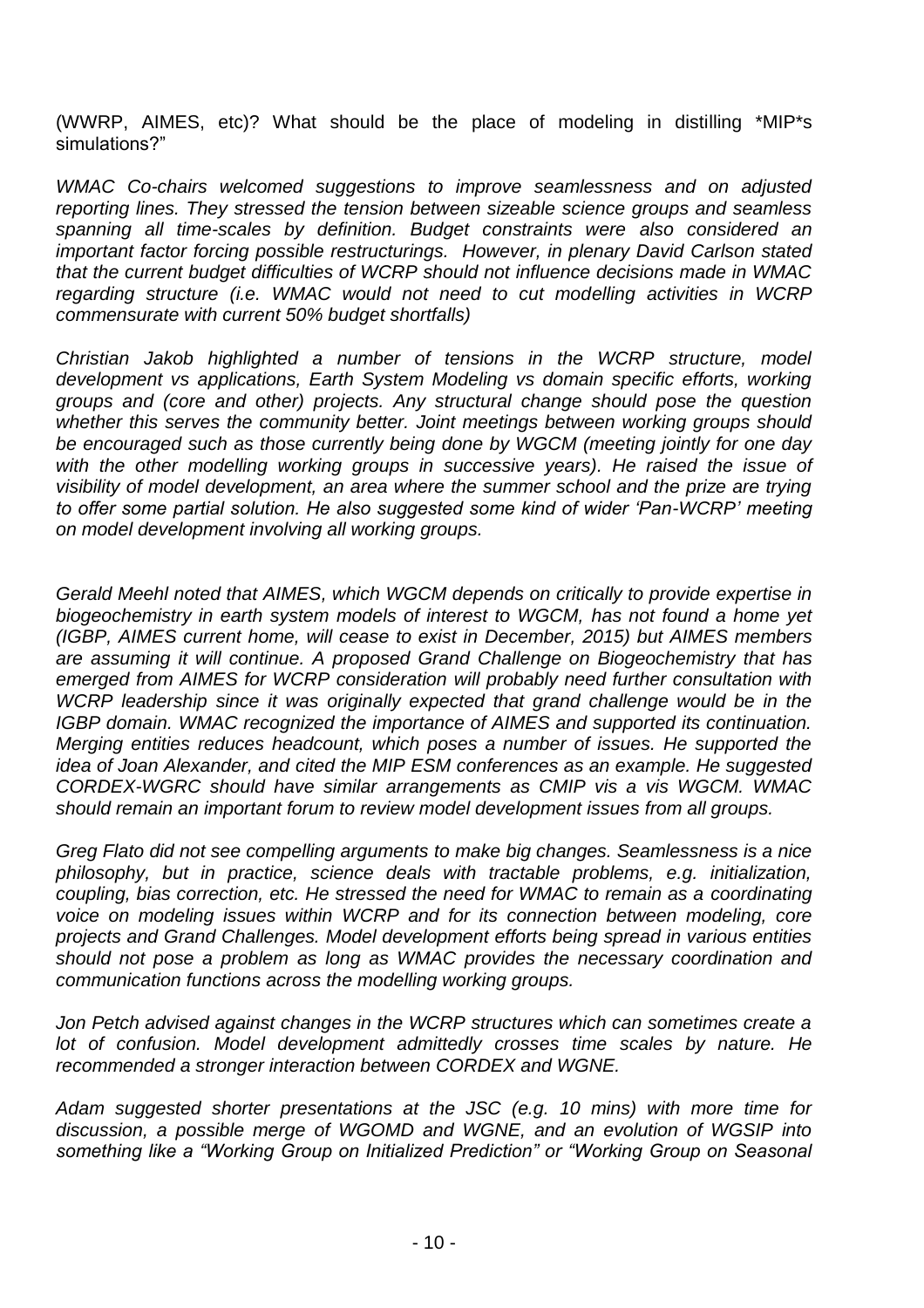*to Decadal Predictions". He acknowledged the value of putting people from different fields together.*

Jean-Noel supported Adam Scaife's idea. He noted that WGNE, whilst having a special *status because of the co-sponsorship of CAS, could be trimmed down to bring in more scientists (e.g. ocean modelers or model developers). He suggested that briefings to the JSC could also include a specific slide on model development.*

*Masahide Kimoto was satisfied with the current structure of the programme.*

*Bill Gutowski highlighted the need for communication between modeling groups, which occurs in several ways.*

*Gokhan Danabasoglu wondered whether ocean model development needs of the Grand Challenges are satisfied by the current WCRP structure. He suggested raising OMDP to trans-WCRP status outside CLIVAR.*

*Cath Senior noted some practical difficulties in arranging meetings jointly with other groups but did not have any particular issues with time scale separation.*

*Joan Alexander suggested periodic model development fora.* 

*Joe Santanello noted (via email) that "seamless" is an attractive concept philosophically, but is often impractical, as centers tend to compartmentalize their structure anyway.*

*Michel Rixen noted the previous recommendation of WMAC to WGRC on the need to focus on modeling issues, and this is now particularly relevant given the uncertain focus of WGRC. He welcomed Adam Scaife's suggestion to redefine the WGSIP scope to encompass initialization and/or decadal issues as a nice gradual step forward in improving seamlessness.* 

In summary, WMAC members agreed there is no need for a major reorganization. Groups should report to the JSC, covering model requirements and development issues using crisp reports following some agreed format and allowing enough time for discussion. It was also recommended, to the extent possible, to meet jointly with another group over 1 day on a regular basis and all working groups meet together maybe every 4-5 years. MPI offered to host the first instalment in 2017 in conjunction with their Earth System Modelling workshop. WMAC supports the proposed change for WGSIP to 'merge with the 'Decadal' group into a new focus on 'initialized prediction' or 'seasonal to decadal'.

# **6. WMAC Business – Chair C. Jakob**

### **a. AOB**

An informal evening session was proposed to continue the discussion on these topics with those interested and available.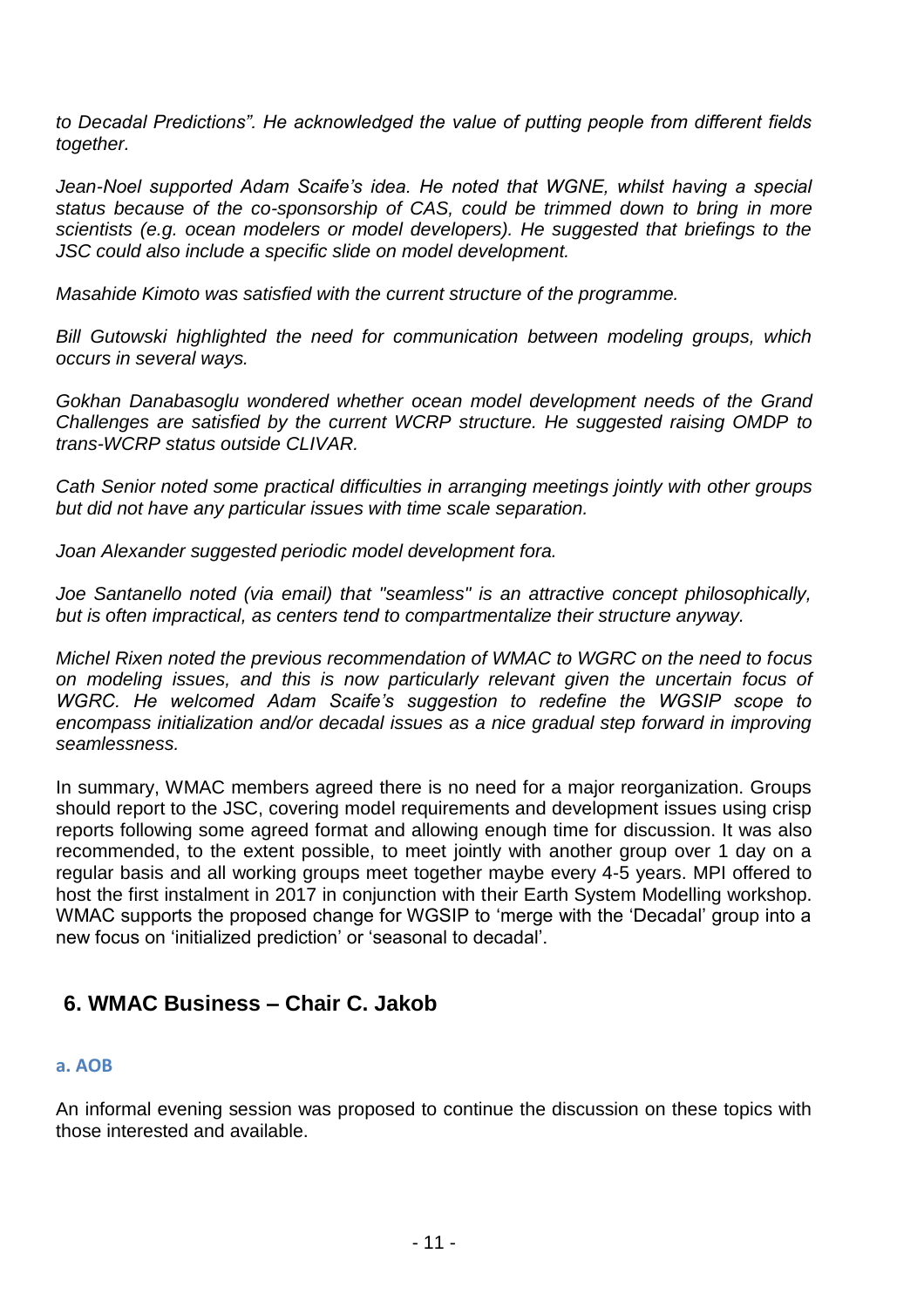### **b. Membership**

WMAC Co-chairs thanked Joan Alexander for her active involvement in WMAC and noted the nomination for her replacement to be confirmed by the JSC.

#### **c. Next meeting**

The format of the WMAC session held in conjunction with the JSC was deemed appropriate. Members indicated their willingness to adopt to the same approach next year.

#### **d. Review of actions and decisions**

Decisions were reviewed and are summarized in Annex B.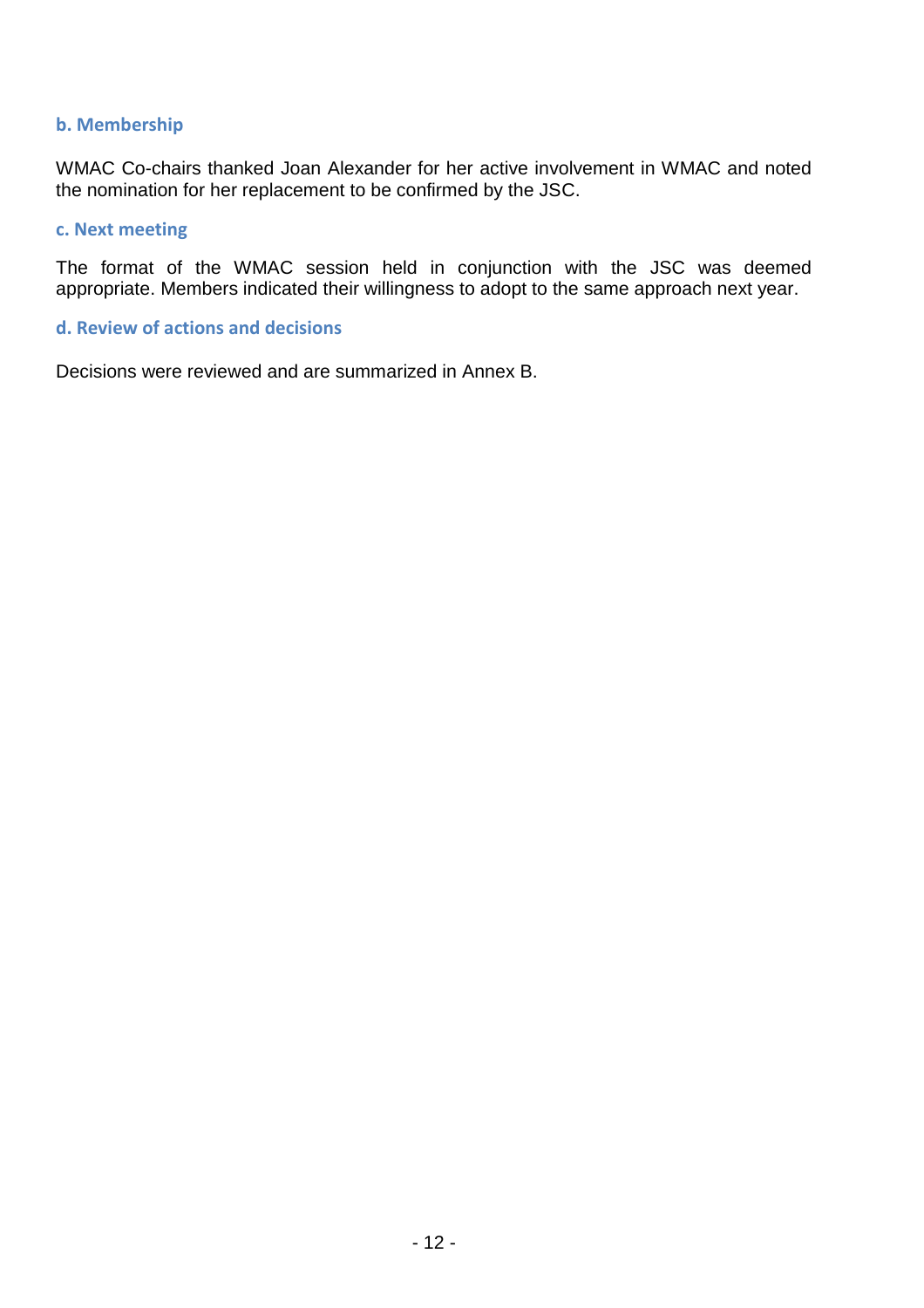# **Annex A – List of contacts**

# **Members**

Prof. Christian Jakob (Co-Chair) School of Mathematical Sciences Monash University Wellington Road Clayton, VIC 3800 Australia E-mail: christian.jakob [at] sci.monash.edu.au

Dr Gerald Meehl (Co-Chair) National Center for Atmospheric Research (NCAR) Climate and Global Dynamics Division P.O. Box 3000 Boulder, CO 80307-3000 USA E-mail: meehl [at] ucar.edu

Dr Joan Alexander NorthWest Research Associates CoRA Office 3380 Mitchell Lane Boulder, CO 80301 USA E-mail: alexand [at] cora.nwra.com

Dr Sandrine Bony-Lena Laboratoire de Météorologie Dynamique (LMD/IPSL) CNRS/UPMC, Tour 45-55, 3ème étage 4 place Jussieu, boite 99 75252 Paris cedex 05 France Email: Sandrine.Bony [at] lmd.jussieu.fr

Professor Peter Cox University of Exeter College of Engineering, Mathematics and Physical Sciences Exeter EX4 4QF United Kingdom Tel: +44-1392-725220 ext 5220 Email: P.M.Cox [at] exeter.ac.uk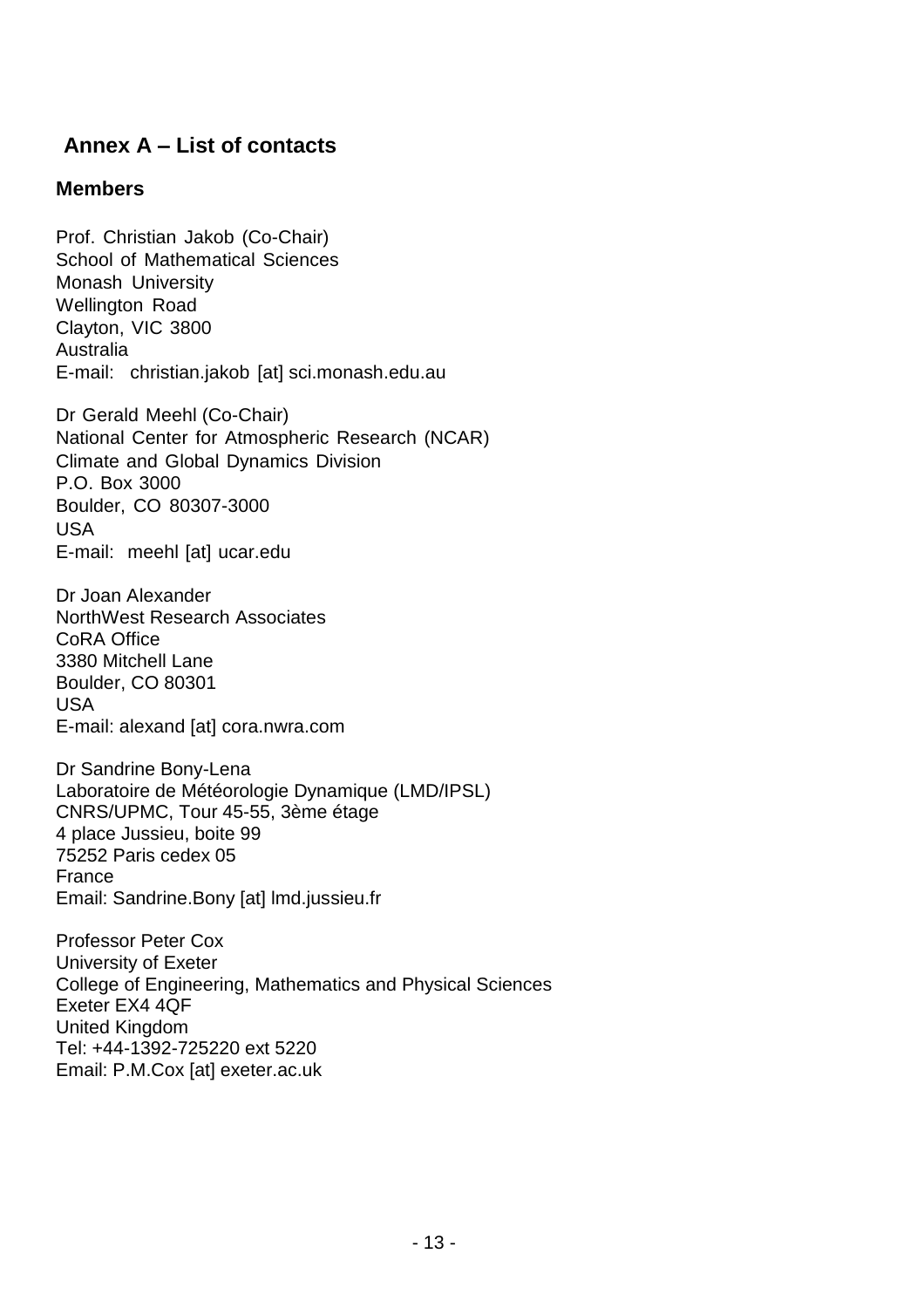Dr Gokhan Danabasoglu Oceanography Section Climate and Global Dynamics Division National Center for Atmospheric Research 1850 Table Mesa Drive Boulder, CO 80305 USA E-mail: gokhan [at] ucar.edu

Dr Francisco Doblas-Reyes ICREA Research Professor at IC3 Institut Català de Ciències del Clima Doctor Trueta 203 08005 Barcelona Spain E-mail: f.doblas-reyes [at] ic3.cat

Dr Greg Flato Environment Canada Canadian Centre for Climate Modelling and Analysis PO Box 3085, STN CSC University of Victoria Victoria, BC, V8W 3V6 Canada E-mail: greg.flato [at] ec.gc.ca

Dr William Gutowski 3021 Agronomy Hall Dept. of Geological & Atmospheric Sciences Dept. of Agronomy Iowa State University Ames, Iowa 50011-1010 USA E-mail: gutowski [at] iastate.edu

Prof. Masahide Kimoto General Science Building 5-1-5 Kashiwanoha Kashiwa, Chiba, 277-8568 Japan Email: kimoto [at] aori.u-tokyo.ac.jp

Dr Joseph A. Santanello, Jr. Physical Scientist Hydrological Sciences Laboratory NASA-GSFC Code 617, Bldg 33, Room G-220 Greenbelt, MD 20771 USA Email: Joseph.A.Santanello [at] nasa.gov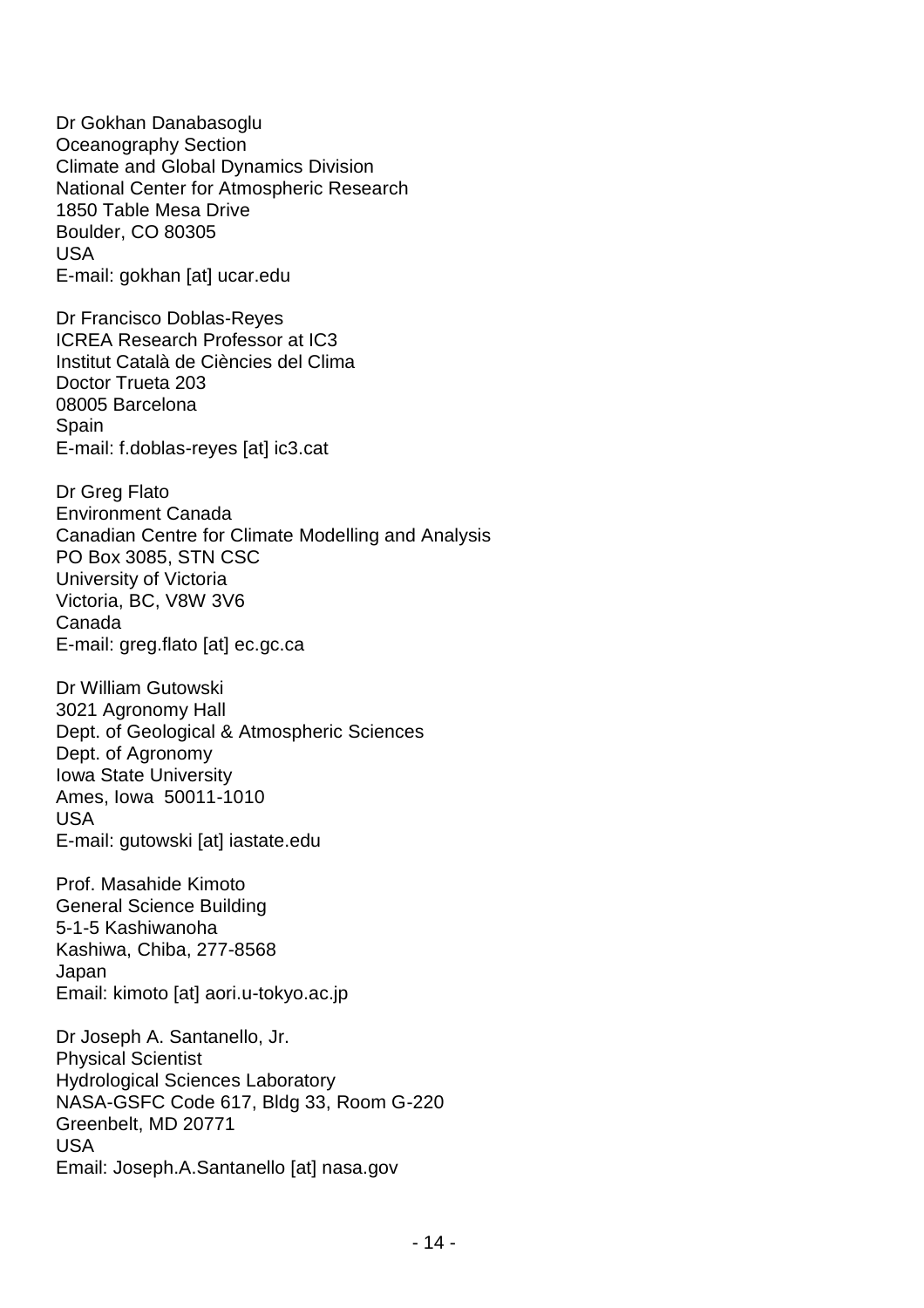Dr Jean-Noël Thépaut ECMWF Shinfield Park Reading, Berkshire RG2 9AX UK E-mail: Jean-Noel.Thepaut [at] ecmwf.int

## **Invitees**

Dr Otis Brown (Co-Chair, WDAC) CICS-NC NOAA's National Climatic Data Center 151 Patton Avenue Asheville, NC 28801 USA Email: Otis\_Brown [at] ncsu.edu

Professor Guy Brasseur (Chair, JSC) Helmholtz-Zentrum Geestacht, GmbH Climate Service **Center** Fischertwiete 1 D-20095 Hamburg Germany E-mail: gpbrasseur [at] gmail.com

Prof In-Sik Kang Seoul National University Korea Email: insik.kang1 [at] gmail.com

Dr Jon Petch Met Office Manager of Clouds and Radiation Group FitzRoy Road Exeter EX13PB UK E-mail: jon.petch [at] metoffice.gov.uk

Dr Adam Scaife Met Office Hadley Centre FitzRoy Road Exeter Devon, EX1 3PB UK E-mail: adam.scaife [at] metoffice.gov.uk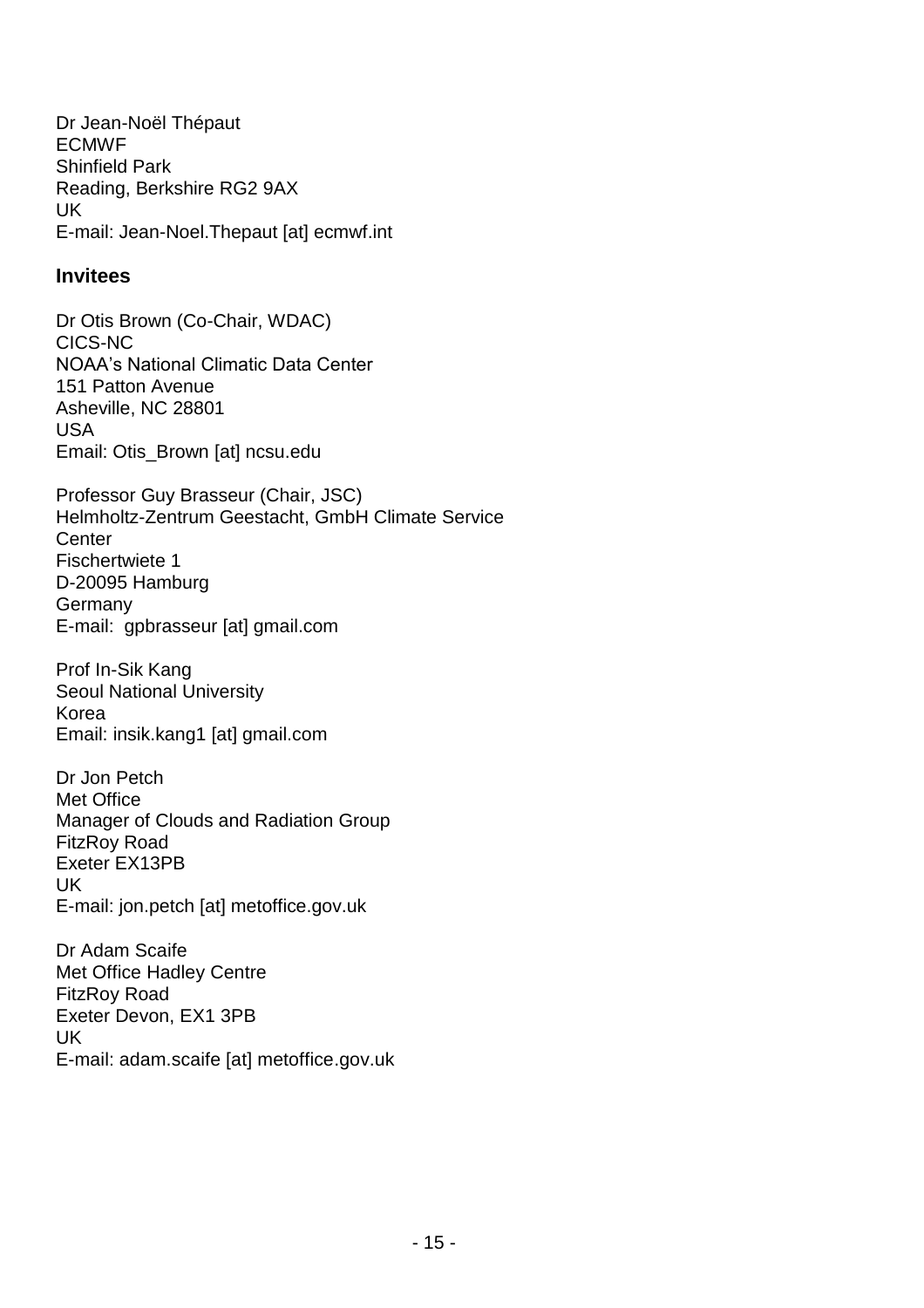Dr Catherine Senior (representing WGCM) Head of Understanding Climate Change Met Office Hadley Centre Fitzroy Road Exeter EX1 3PB United Kingdom E-mail: cath.senior [at] metoffice.gov.uk

Dr Ayrton Zadra (Co-Chair, WGNE) Environment Canada 2121, route Transcanadienne DORVAL, QUEBEC H9P 1J3 Canada E-mail: ayrton.zadra [at] ec.gc.ca

### **JPS for WCRP**

Dr Michel Rixen Senior Scientific Officer World Climate Research Programme World Meteorological Organization 7bis, avenue de la Paix Case postale 2300 CH-1211 Geneva 2 **Switzerland** E-mail: mrixen [at] wmo.int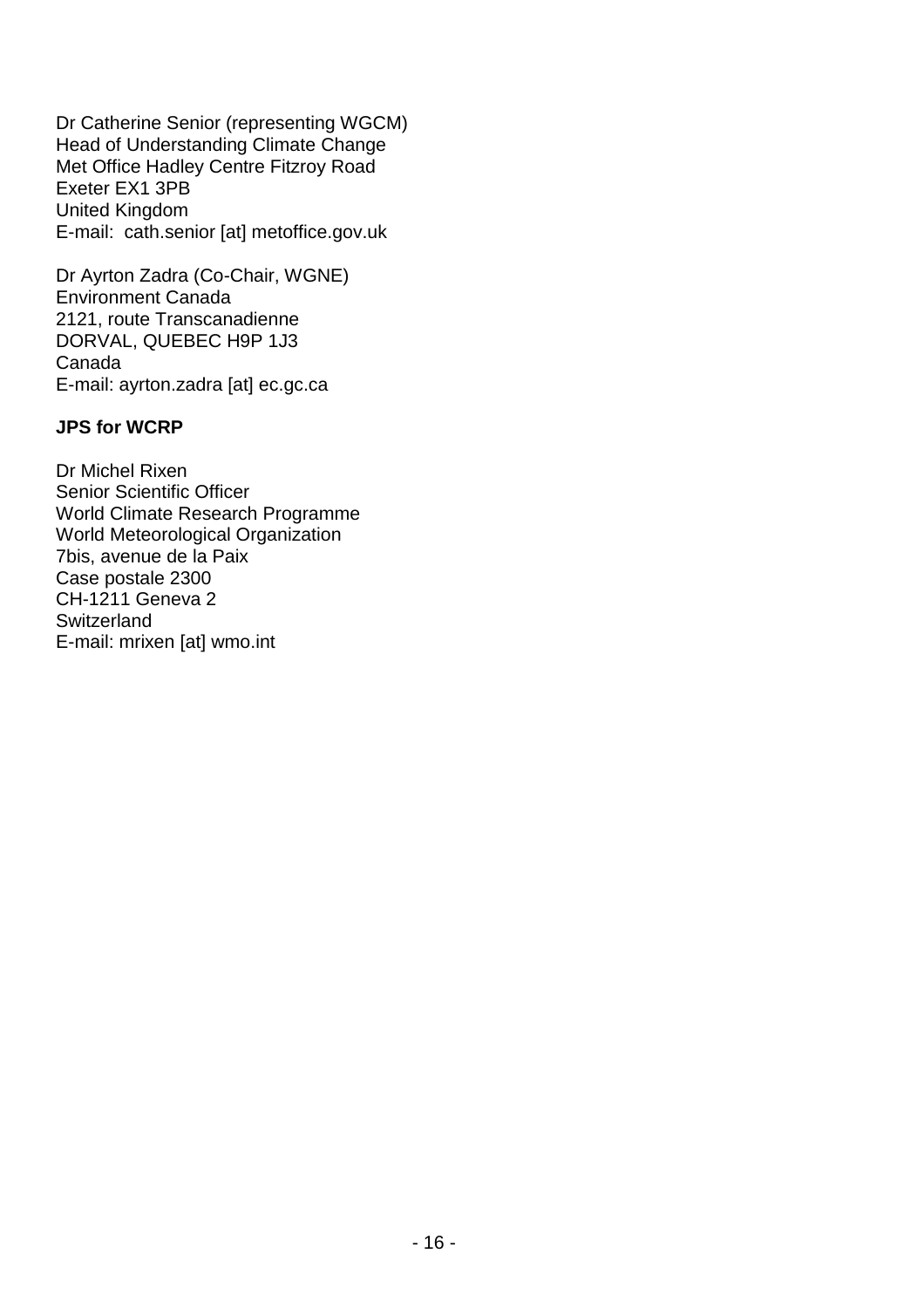# **Annex B – Action list**

### Working Groups

1. WGSIP to propose a name change to recognize its role in all initialised prediction (WGSIP to propose options at next JSC/WMAC in consultation with DCPP)

### Reports to JSC

2. Individual modelling WGs to report to the JSC directly with even shorter and more targeted reports (including model development issues) to allow time for discussion with JSC in plenary (JSC).

### Earth System Grid Federation

3. Form a small team to engage with ESGF to see what can and cannot be done and to begin developing a plan accordingly (WGCM/WIP in close coordination with WMAC)

4. Inform JPS about training needs regarding the ESGF (Core projects, GCs)

### WMAC Summer Schools (and other training programmes)

5. Design a plan for providing a legacy, e.g., recording and web hosting of lectures (JPS)

6. JSC to consider nominating members to oversee and help implement the summer school/training programme (JSC)

### Model Development prize

7. Refine selection criteria and encourage re-nomination of excellent candidates from last round (WMAC)

### CMIP

8. WMAC supports the role of the DECK experiments as an entry card to CMIP, but urges the introduction of some limited flexibility where appropriate, e.g., Decadal MIP (WGCM, CMIP panel)

### AIMES

9. WMAC recognizes the important role played by AIMES in connecting to WGCM with expertise in biogeochemistry in Earth System Models. There are issues around the future of AIMES. WMAC will monitor the situation and report at next JSC (WMAC)